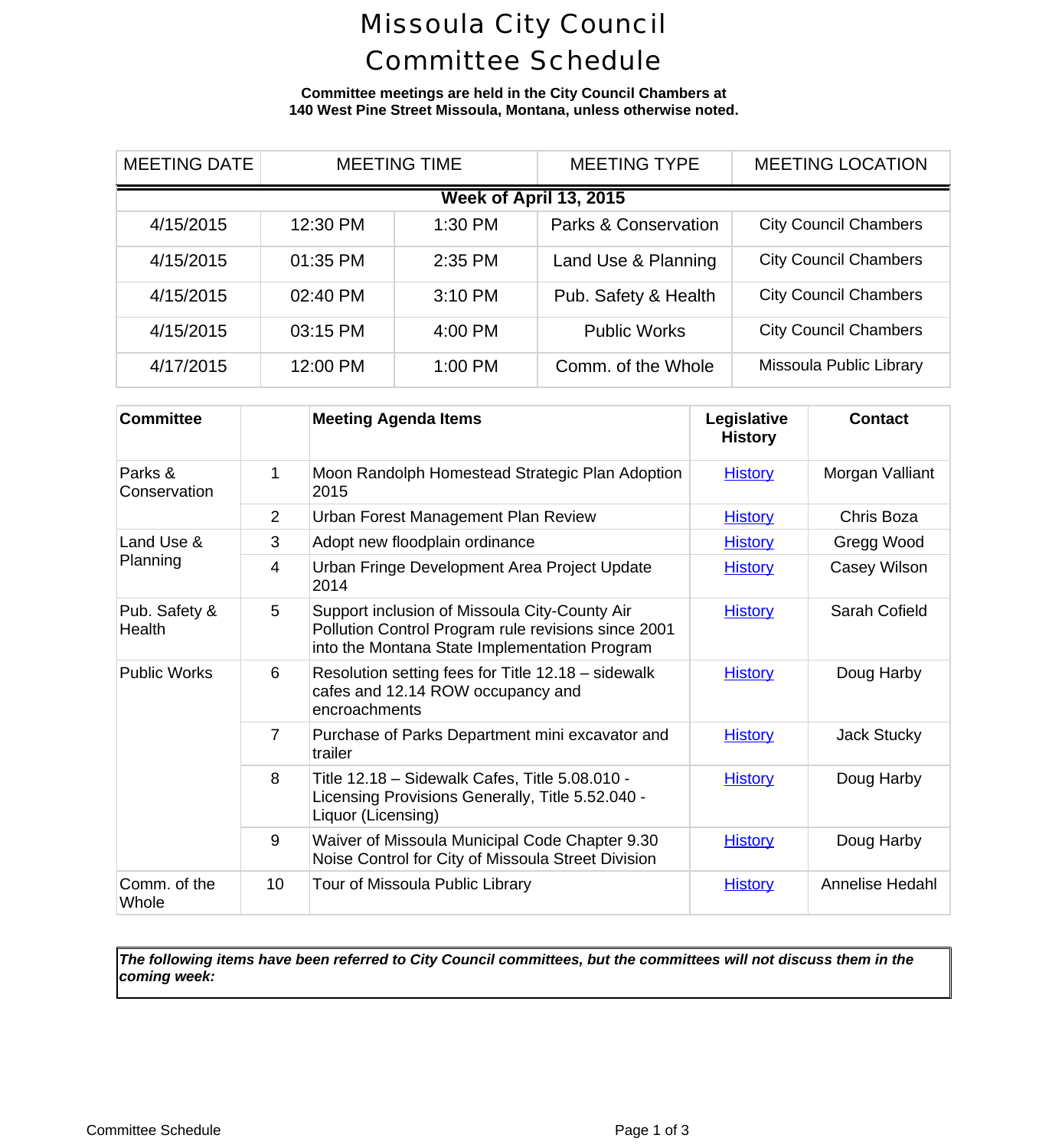# Missoula City Council Committee Schedule

### **Committee meetings are held in the City Council Chambers at 140 West Pine Street Missoula, Montana, unless otherwise noted.**

| <b>Committee</b>        |                | <b>Held Meeting Agenda Items</b>                                                                                                                                                       | Legislative<br><b>History</b> | Conta                                             |
|-------------------------|----------------|----------------------------------------------------------------------------------------------------------------------------------------------------------------------------------------|-------------------------------|---------------------------------------------------|
| Admin &<br>Finance      | 1              | Contract for the HOME Investment Partnership<br>Program                                                                                                                                | <b>History</b>                | Nancy H                                           |
|                         | 2              | Journal vouchers                                                                                                                                                                       | <b>History</b>                | Leigh Gr                                          |
|                         | 3              | Budget transfers.                                                                                                                                                                      | <b>History</b>                | Leigh Gr                                          |
| Parks &<br>Conservation | 4              | Urban Forest Management Plan Update                                                                                                                                                    | <b>History</b>                | Chris B                                           |
| Comm. of the<br>Whole   | 5              | <b>Mountain Water Acquisition Update</b>                                                                                                                                               | <b>History</b>                | Bryan von L                                       |
|                         | 6              | Community Based Organizations in the Budget<br>Process                                                                                                                                 | <b>History</b>                | Marilyn N                                         |
|                         | $\overline{7}$ | Updates from Council representatives on the Health<br>Board, Community Forum, Transportation Policy<br>Coordinating Committee, other boards and<br>commissions as necessary. (Ongoing) | <b>History</b>                | Marilyn N                                         |
|                         | 8              | Update from Missoula Economic Partnership<br>President/CEO James Grunke                                                                                                                | <b>History</b>                | Marilyn N                                         |
|                         | 9              | <b>Broadband RFP</b>                                                                                                                                                                   | <b>History</b>                | Bryan von L                                       |
|                         | 10             | Bi-annual meeting with the Chamber of Commerce                                                                                                                                         | <b>History</b>                | Marilyn N                                         |
| Land Use &              | 11             | Conditional Use request for 1610 Russell St.                                                                                                                                           | <b>History</b>                | Ben Bre                                           |
| Planning                | 12             | City of Missoula Growth Policy process--Our<br>Missoula                                                                                                                                | <b>History</b>                | Laval M                                           |
|                         | 13             | Annexation, (see separate list at City Clerk's Office<br>for pending annexations) (Ongoing in committee)                                                                               | <b>History</b>                | Marty Re                                          |
|                         | 14             | Discussion of City planning issues with members of<br>the Planning Board.                                                                                                              | <b>History</b>                | Jason W                                           |
|                         | 15             | Adopt broadband standards for the City of Missoula                                                                                                                                     | <b>History</b>                | Brian von L                                       |
| Pub. Safety &           | 16             | Police Department update.                                                                                                                                                              | <b>History</b>                | Mike Br                                           |
| Health                  | 17             | Revisit Pawn Brokers Ordinance #3530                                                                                                                                                   | <b>History</b>                | <b>Emily Ber</b><br><b>Adam Hertz</b><br>von Loss |
|                         | 18             | Fire Department update.                                                                                                                                                                | <b>History</b>                | Jason D                                           |
|                         | 19             | Safety aspects of management of the urban deer<br>population in the city of Missoula.                                                                                                  | <b>History</b>                | <b>Dick Haine</b><br>Wilkir                       |
|                         | 20             | Discussion with Crime Victim Advocate Office.                                                                                                                                          | <b>History</b>                | Jon Wil                                           |
|                         | 21             | Air quality issues related to railroad operations in<br>and through Missoula.                                                                                                          | <b>History</b>                | Dave Stro                                         |
|                         | 22             | Review referrals held in committee for removal                                                                                                                                         | <b>History</b>                | Marty Re                                          |
| <b>Public Works</b>     | 23             | Bid award for curb and sidewalk improvements<br>Project 14-028: S. 5th St. W. - Ivy to Russell St.                                                                                     | <b>History</b>                | Doug H                                            |